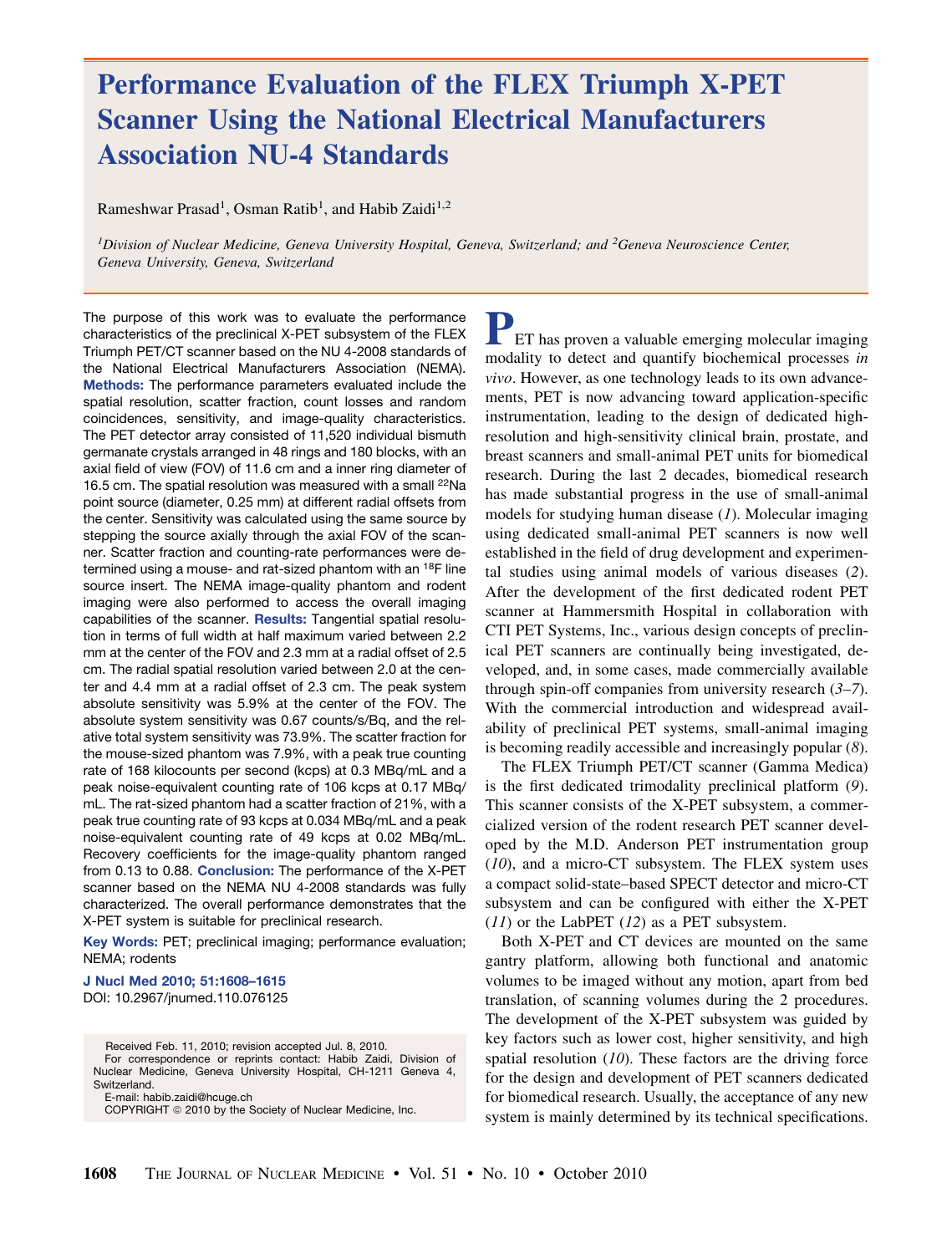Standardization of the assessment of system performance characteristics is thus highly desired (13,14). Recently, the National Electrical Manufacturers Association (NEMA) published its NU 4-2008 standards for performance evaluation of small-animal PET scanners (15). These standards provide consistent and standardized procedures for measuring scanner performance parameters for small-animal PET. They also document operational PET scanner performance as part of the quality-assurance program. However, until now few papers reported on the performance characterization of dedicated preclinical PET scanners using the NU 4-2008 standards (16–20). This work evaluates the overall performance characteristics of the X-PET subsystem of the FLEX Triumph preclinical PET/CT platform using the NEMA NU 4-2008 standards, including spatial resolution, scatter fraction, count losses and random coincidence measurements, sensitivity, and image-quality characteristics. The overall imaging capabilities of the scanner are also demonstrated through experimental phantom and rodent studies.

# MATERIALS AND METHODS

#### System Description

The FLEX Triumph PET/CT platform belongs to the latest generation of preclinical PET/CT systems dedicated to rodent imaging. The X-PET subsystem is based on detector blocks arranged in 48 rings with a 10-cm transaxial field of view (FOV) and 11.6-cm axial FOV (AFOV). The PET detector array consists of 11,520 individual bismuth germanate crystals arranged in 180 blocks. The dimensions of each crystal are  $2.32 \times 2.32 \times 9.4$  mm in the axial, transaxial, and radial directions, respectively. This optimal design allows for unique properties such as low cost, high sensitivity, and large AFOV using an inexpensive crystal material arranged in a pixilated ring geometry. This scanner incorporates the photomultiplier-quadrant-sharing (PQS) method, which maximizes the number of crystals per photomultiplier that can be decoded, thus improving the spatial resolution. The sensitivity and light output are maximized using 96% crystal-packing fraction and no light guides. High-yield pileup event recovery electronic processing technology is used to improve counting-rate

performance (21). The detector blocks are circularized by slightly grinding each block on the photomultiplier side into a pentagon and having the 2 end rows of crystals in each block tapered  $(10,11)$ . PET data are acquired using a 250- to 750-keV energy window and 12-ns timing window in list-mode format, which can be binned into 3-dimensional (3D) sinograms corresponding to total and true events, respectively. The 3D sinograms can be further rebinned into 2-dimensional (2D) sinograms using either single-slice rebinning (22) or Fourier rebinning (23) approaches. Images can be reconstructed using either 2D analytic filteredbackprojection (FBP) or iterative methods, such as the orderedsubsets expectation maximization (OSEM) algorithm (24). The PET subsystem specifications are summarized in Table 1.

### Spatial Resolution

The spatial resolution of a PET scanner expresses its ability to distinguish between 2 small point sources. The spatial resolution is usually characterized by the width of the reconstructed pointspread function of compact radioactive point sources. The width of the point-spread function is here defined by its full width at half maximum (FWHM) and full width at tenth maximum (FWTM). In this study, spatial resolution was measured using <sup>22</sup>Na point source having a nominal size of 0.25 mm and a nominal activity of 1.11 MBq, embedded in an acrylic cube (10.0 mm extent on all sides). Measurements were acquired with the source located at the axial center of the FOV and at one fourth of the AFOV from the center at the following radial distances from the center: 5, 10, 15, and 25 mm. At least 10<sup>5</sup> prompt counts were acquired per measurement. The list-mode data acquired at each location were histogrammed into 3D sinograms after random coincidences were corrected. Differences in detection efficiency were compensated using a selfnormalization method (25). Three-dimensional sinograms were rebinned to 2D sinograms using Fourier rebinning with a maximum ring difference of 47. Images were reconstructed using 2D FBP with no smoothing. FWHM and FWTM of the point-source response function in all 3 directions (radial, tangential, and axial) were determined according to NEMA NU 4-2008 standards (15).

# Scatter Fraction, Count Losses, and Random Coincidence Measurements

We measured the relative system sensitivity to scattered radiation and effects of system dead-time and rate of random

| <b>TABLE 1.</b> Summary of PET Subsystem Technical Specifications |                              |                                  |  |  |  |  |  |
|-------------------------------------------------------------------|------------------------------|----------------------------------|--|--|--|--|--|
| <b>Type</b>                                                       | Parameter                    | Specification                    |  |  |  |  |  |
| <b>Detector</b>                                                   | Scintillator                 | <b>Bismuth germanate</b>         |  |  |  |  |  |
|                                                                   | <b>Crystal dimension</b>     | $2.32 \times 2.32 \times 9.4$ mm |  |  |  |  |  |
|                                                                   | No. of crystals              | $8 \times 8 = 64$                |  |  |  |  |  |
| Scanner                                                           | No. of blocks                | 180                              |  |  |  |  |  |
|                                                                   | No. of detector rings        | 48                               |  |  |  |  |  |
|                                                                   | Crystals per ring            | 240                              |  |  |  |  |  |
|                                                                   | Total no. of crystals        | 11,520                           |  |  |  |  |  |
|                                                                   | <b>Photomultipliers</b>      | 210 (19-mm diameter)             |  |  |  |  |  |
|                                                                   | <b>Transaxial FOV</b>        | 100 mm                           |  |  |  |  |  |
|                                                                   | Detector ring inner diameter | 165 mm                           |  |  |  |  |  |
|                                                                   | <b>AFOV</b>                  | 116 mm                           |  |  |  |  |  |
|                                                                   | <b>Timing window</b>         | $12$ ns                          |  |  |  |  |  |
| Data organization                                                 | No. of 2D sinograms          | 95                               |  |  |  |  |  |
|                                                                   | No. of 3D sinograms          | 2,304                            |  |  |  |  |  |
|                                                                   | Sinogram size                | $255 \times 120$                 |  |  |  |  |  |
|                                                                   | Sampling distance            | $0.4$ mm                         |  |  |  |  |  |
|                                                                   |                              |                                  |  |  |  |  |  |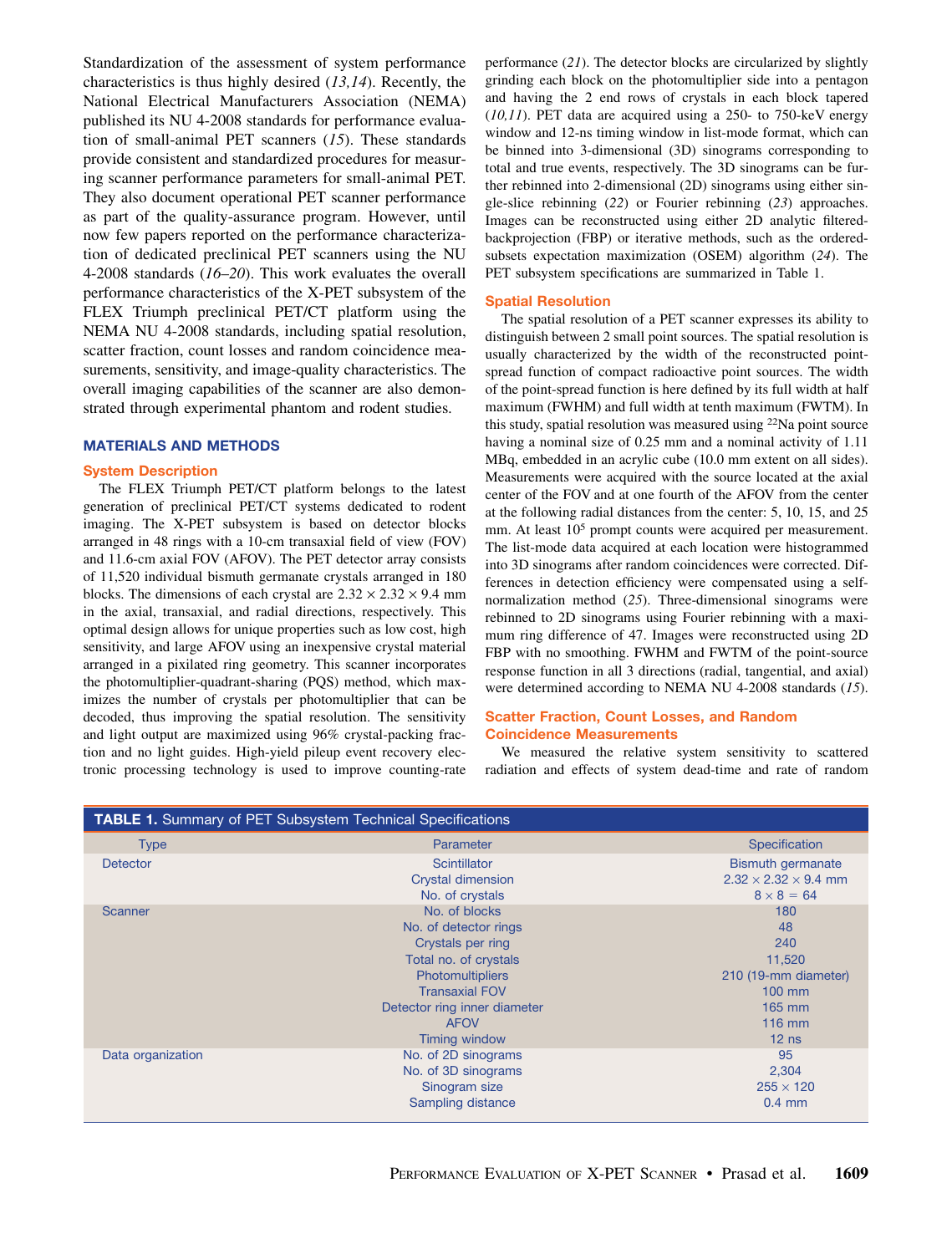coincidence events at various levels of source activity. Scatter fraction and counting-rate performances (true, random, scatter, and total event rates and the derived noise-equivalent counting rate [NECR]) were measured using 2 phantoms simulating the geometries of a mouse and rat. Both phantoms, specifically fabricated in accordance with NEMA NU 4-2008 standards, were made of a solid, right circular cylinder composed of high-density polyethylene (density,  $0.96 \pm 0.1$  g/cm<sup>3</sup>). The mouse-sized phantom was 70  $\pm$  0.5 mm long and 25  $\pm$  0.5 mm in diameter. A cylindric hole (diameter, 3.2 mm) was drilled parallel to the central axis, at a radial distance of 10 mm. The rat-sized phantom had a diameter of 50  $\pm$  0.5 mm and a length of 150  $\pm$  0.5 mm, with a cylindric hole (diameter, 3.2 mm) drilled parallel to the central axis at a radial distance of 17.5 mm. The initial activity of 42 MBq for the mouse-sized phantom and 48 MBq for the rat-sized phantom was selected on the basis of previous experiments in which the counting rate was plotted against activity. The phantoms were placed in the center of the FOV (CFOV) parallel to the z-axis of the scanner. To measure the coincidence rate at different activity levels, sequential images were acquired every 30 min until the total activity decayed below 0.1 MBq. The duration of each acquisition varied from 180 to 600 s to compensate for the decay of  $^{18}F$ , thus allowing the collection of over 500,000 prompt counts. Data were acquired and processed according to NEMA NU 4-2008 standards. Corrections for intrinsic radioactivity were not necessary because the system used bismuth germanate as scintillation crystal  $(15)$ .

The total event rate  $R_{TOT,i,j}$  for each acquisition j of each slice i is computed as:

$$
R_{TOT,i,j} = \frac{C_{TOT,i,j}}{T_{acq,j}}, \qquad \text{Eq. 1}
$$

where  $T_{acq,i}$  is the acquisition time.

The true event rate  $R_{t,i}$  for acquisition j of slice i is computed as:

$$
R_{t,i,j} = \frac{(C_{TOT,i,j} - C_{r+s,i,j})}{T_{acq,j}}.
$$
 Eq. 2

The random event rate  $R_{r,i,j}$  for each acquisition j of slice i was computed as:

$$
R_{r,i,j} = R_{TOT,i,j} - \left(\frac{R_{t,i,j}}{1 - SF_i}\right).
$$
 Eq. 3

The scattered event rate  $R_{s,i,j}$  for acquisition j of slice i was computed as:

$$
R_{s,i,j} = R_{TOT,i,j} - R_{t,i,j} - R_{r,i,j}.
$$
 Eq. 4

The scatter fraction for each acquisition  $j$  is computed using the following formula:

$$
SF_j = \frac{R_{s,j}}{R_{t,j} + R_{s,j}}.
$$
 Eq. 5

The NECR  $R_{NEC,i,j}$  for each acquisition of each slice i is computed as:

$$
R_{NEC,i,j} = \frac{R_{i,i,j}^2}{R_{TOT,i,j}}.
$$
 Eq. 6

The total system counting rates are computed as the sum of the above-mentioned rates over all slices i. The scatter fraction, count losses, and random coincidence analysis was implemented using a program developed in-house and implemented in MATLAB 7.4 (The MathWorks).

#### **Sensitivity**

The sensitivity, which is defined as the fraction of coincident annihilation photon pairs emitted from a source that are detected and counted by the scanner, was measured with the same  $^{22}$ Na point source used in the spatial resolution measurements. The source was positioned at the center of the scanner, both axially and transaxially. Counts were acquired at this location and at positions stepped axially at 5-mm increments, covering the AFOV of the whole scanner. The acquisition time was set to 1 s for each measurement to ensure the collection of at least 100,000 true events with a random–to–true event rate ratio of less than 1%. A background true event rate was determined by acquiring a dataset (1 s) in the absence of a radioactive source in the FOV. All data were analyzed according to NEMA NU 4-2008 standards (15).

The sensitivity (counts/s/Bq) was calculated as follows:

$$
S_i = \left(\frac{R_i - R_{B,i}}{A_{cal}}\right), \qquad \text{Eq. 7}
$$

where  $R_i$  and  $R_{B,i}$  are the source and background counting rates for acquisition  $i$ , respectively, and  $A_{cal}$  is the source activity.

The relative (percentage) sensitivity for acquisition  $i$  is given by:

$$
S_{A,i} = \frac{S_i}{0.9060} \times 100, \qquad \text{Eq. 8}
$$

where  $0.9060$  is the branching ratio of  $22\text{Na}$ .

The system sensitivity for mouse and rat phantoms was computed as follows:

$$
SM_{tot} = \sum_{\substack{central \text{central} \\ form}} S_i; \quad SR_{tot} = \sum_{\substack{central \\ 15cm}} S_i; \quad SM_{A,tot} = \sum_{\substack{central \\ form \\ termal}} S_{A,i};
$$

$$
SR_{A,tot} = \sum_{\substack{central \\ central \\ 15cm}} S_{A,i}. \quad \text{Eq. 9}
$$

The total system sensitivity was computed as follows:

$$
S_{tot} = \sum_{all} S_i \, ; S_{A, tot} = \sum_{all} S_{A,i}.
$$
 Eq. 10

In addition, the axial sensitivity profile was obtained by plotting the sensitivity,  $S_{A,i}$ , for each slice.

#### Image-Quality Characteristics

The purpose of measuring image quality is to produce images simulating those typically obtained in whole-body imaging studies of small rodents with hot lesions and uniform hot regions containing cold areas. To assess overall image quality and accuracy of corrections, the NEMA NU-4 image-quality phantom was filled thoroughly with 5.3 MBq of <sup>18</sup>F and scanned for 20 min. Acquisition started when the activity decreased to 3.7 MBq. This phantom was specifically fabricated in accordance with NEMA NU 4-2008 standards (15) and is made up of polymethylmethacrylate (internal dimensions: length, 50 mm; diameter, 30 mm). A CT scan was acquired for attenuation correction using the X-O CT subsystem of the FLEX Triumph PET/CT scanner, with a tube voltage of 75 kVp and a tube current of 300  $\mu$ A. The gantry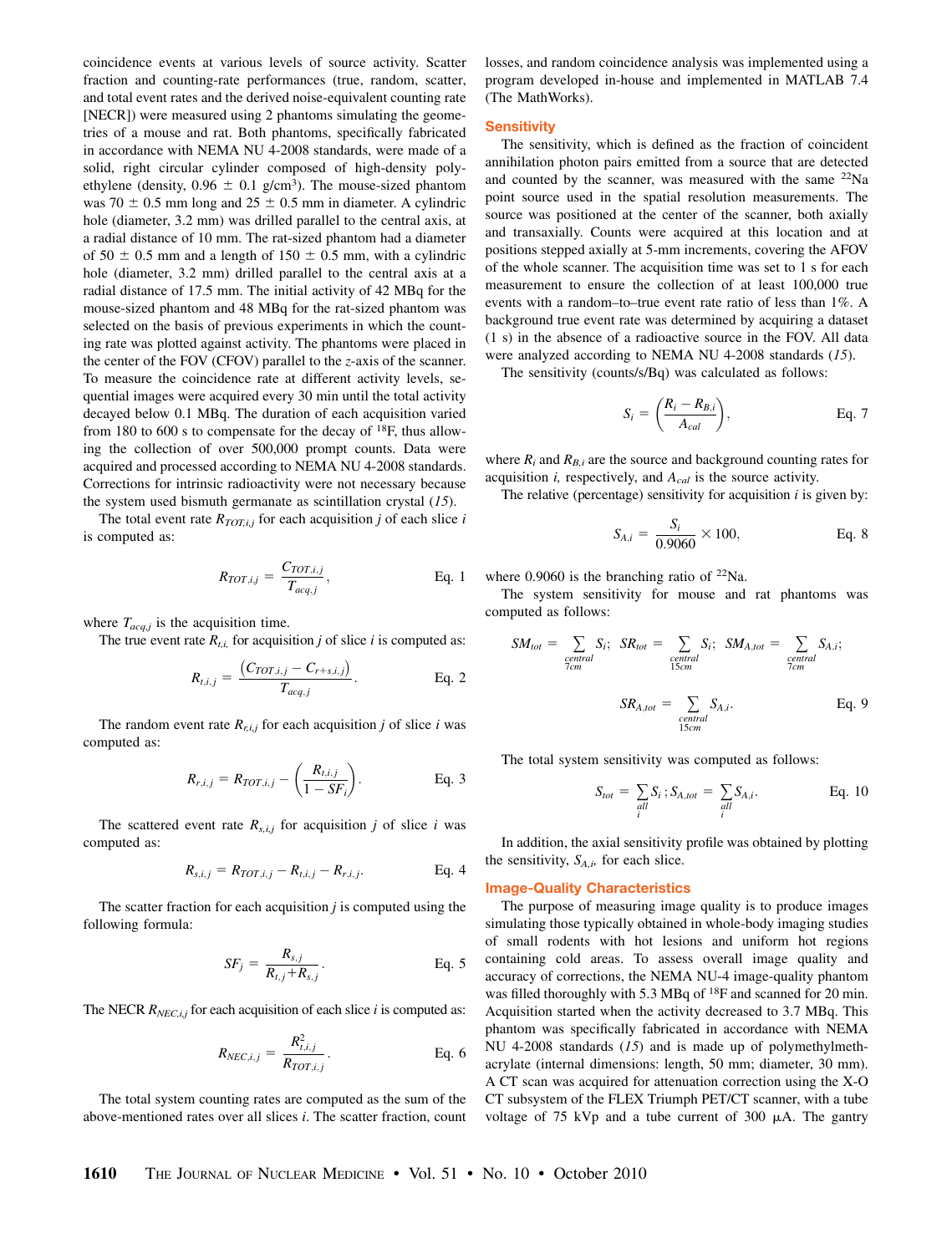rotated in continuous flying mode. A total of 512 projections were acquired in a full 360° scan, with  $2 \times 2$  binning and  $1,184 \times 1,120$ projection matrix size. Images were reconstructed using a modified 3D cone-beam Feldkamp algorithm resulting in a 0.17  $\times$  $0.17 \times 0.17$  mm voxel size for a  $512 \times 512 \times 512$  image volume. CT images were further processed and used for attenuation correction of the corresponding PET data of the image-quality phantom (26). The attenuation-corrected PET sinograms were reconstructed using 2D OSEM (4 iterations, 10 subsets) resulting after interpolation in a  $256 \times 256 \times 256$  image matrix with an isotropic voxel size of  $0.4 \times 0.4 \times 0.4$  mm. A 22.5-mm-diameter (75% of active diameter) by 10-mm-long cylindric volume of interest (VOI) was drawn over the center of the uniform region of the image-quality phantom. The average activity concentration, maximum and minimum values in the VOI, and the percentage SD (%SD) were calculated. The reconstructed image slices covering the central 10-mm length of the rods were averaged to obtain a single slice of lower statistical noise. Circular regions of interest were drawn around each rod having diameters corresponding to twice the physical diameter of the rods. The mean and SD of the recovery coefficient (RC) for each rod size was analyzed in accordance with NEMA NU 4-2008 standards (15). The accuracy of attenuation correction was tested by drawing VOIs in the waterand air-filled cylindric inserts. The diameter of the VOI was 4 mm and encompassed the central 7.5 mm in length in the axial direction. The ratio of the mean in each cold region to the mean of the hot uniform area was reported as spillover ratio (SOR).

The SD of the RCs is calculated as follows:

$$
SD_{RC} = \sqrt{\left(\frac{SD_{line\,profile}}{average_{line\,profile}}\right)^2 + \left(\frac{SD_{background}}{average_{background}}\right)^2}. \quad Eq.~11
$$

## **RESULTS**

# Spatial Resolution

The results of the radial, tangential, and axial spatial resolution in terms of FWHM and FWTM (mm) are graphically presented in Figure 1 as a function of radial and axial offsets. The measured data at the CFOV of the scanner  $(z = 0$  mm) and at one fourth of the AFOV from the center  $(z = 29 \text{ mm})$  were analyzed, as suggested in the NEMA NU 4-2008 standards. The volumetric resolution in the CFOV was  $12 \mu L$ . The volumetric resolution increased with increasing radial offset. The volumetric resolution at one fourth of the AFOV was 14 mL. The radial FWHM varied between 2.0 mm in the CFOV and 2.3 mm at a radial offset of 25 mm, whereas the axial FWHM ranged between 2.8 and 3.2 mm for the same radial offset. The tangential resolution was more or less constant over the whole transaxial FOV for all radial offsets. As expected, the depth of interaction effect causes a degradation of the radial resolution as the radial offset is increased.

# Scatter Fraction, Count Losses, and Random Coincidence Measurements

Figure 2 shows the counting-rate performance of the scanner for the mouse- and rat-sized phantoms. The activity injected in each cylindric phantom was divided by its corresponding volume. The volumes of the mouse and rat



FIGURE 1. Radial, tangential, and axial spatial resolution as function of radial offset reported in terms of FWHM (A) and FWTM (B). Data were measured at 2 axial positions: at center of AFOV and at one fourth from center of AFOV.  $Tang. = tangential.$ 

phantoms were 34.36 and 294.5 mL, respectively. More specifically, the total, true, random, scatter, and NECRs are plotted as a function of the average effective activity concentration for both mouse- and rat-sized phantoms. The scatter fraction for the mouse-sized phantom was 7.9%, with a peak true counting rate of 168 kilocounts per second (kcps) at 0.3 MBq/mL and a peak NECR of 106 kcps at 0.17 MBq/mL. The rat phantom had a scatter fraction of 21%, with a peak true counting rate of 93 kcps at 0.034 MBq/mL and a peak NECR of 49 kcps at 0.019 MBq/mL.

# **Sensitivity**

In accordance with NEMA NU 4-2008 standards, the system sensitivity is the sum of the sensitivity calculated for each slice. The total sensitivity for the mouse length (central 7-cm AFOV) was 0.579 counts/s/Bq whereas the total absolute sensitivity was 63.8%. The total sensitivity for the rat phantom (11.4-cm AFOV) was 0.67 counts/s/Bq, whereas the total absolute sensitivity was 73.9%. The system peak absolute sensitivity was 5.9%. The axial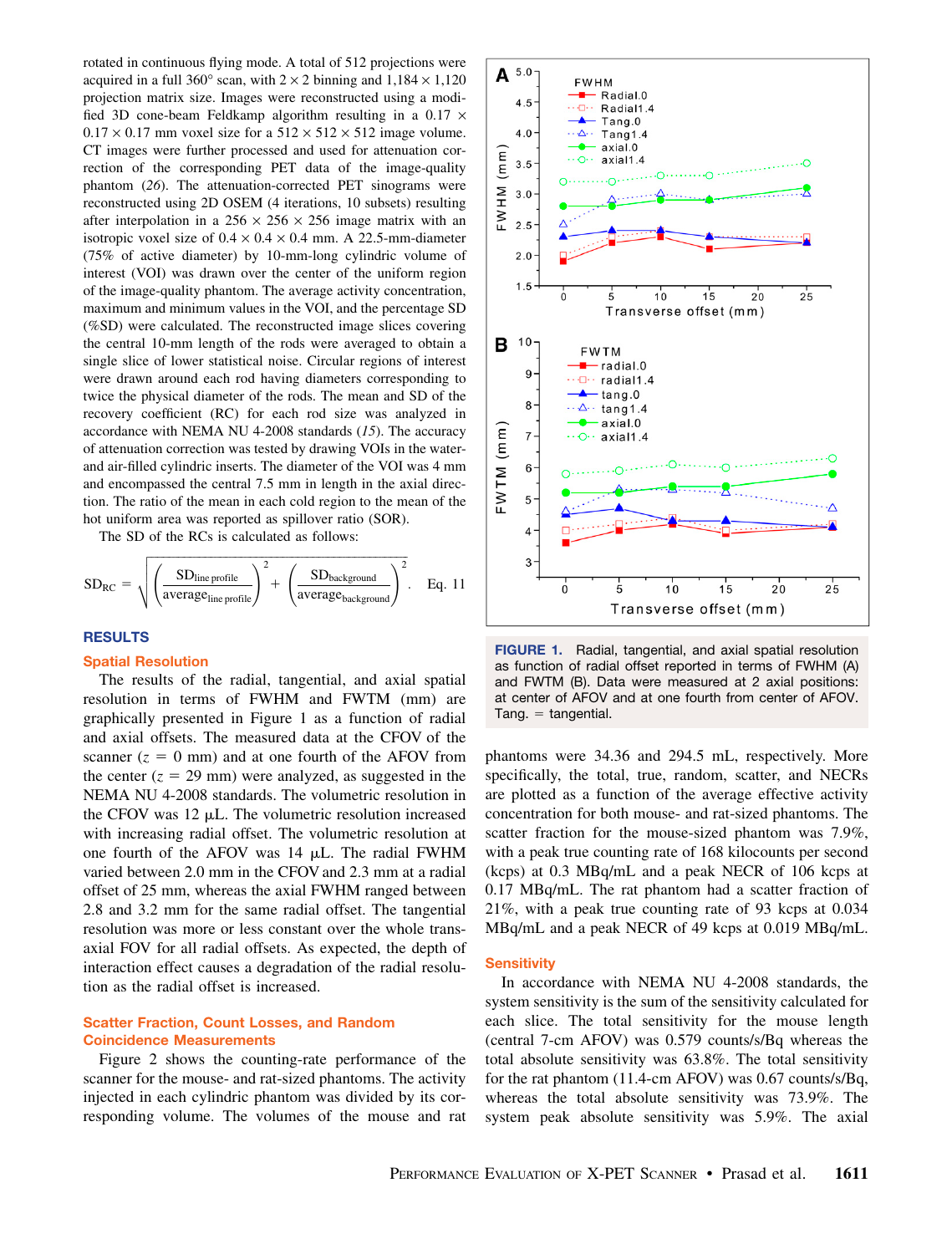

FIGURE 2. Counting-rate performance plots as function of average effective activity concentration of line source for both mouse-sized (A) and rat-sized (B) phantoms.

sensitivity profile obtained by plotting the absolute sensitivity  $S_A$  for each slice number is shown in Figure 3.

# Image-Quality Characteristics

The sinograms derived from the list-mode file were reconstructed using both 2D FBP and 2D OSEM reconstruction algorithms. The datasets were corrected for attenuation (26) but not for scatter—scatter correction is under development. The mean, maximum, and minimum activity concentration estimates and percentage SD (% SD) calculated from the drawn VOIs on the uniform section of the image-quality phantom are summarized in Table 2. The RCs for the different rods along with absolute SD (% SD) are shown in Figure 4. The SORs obtained for the water- and air-filled inserts of the image-quality phantom are reported in Table 3 along with the %SD. These values represent the contribution from spillover and scattered events in the reconstructed image of the phantom. Representative images of the NEMA image-quality phantom are shown in Figure 5, illustrating a transaxial view of the 5 rods, a coronal view of the NEMA image-quality phantom, a transaxial view of the uniform region of the phantom, and



FIGURE 3. Axial absolute sensitivity profile along *z*-axis of PET scanner using maximum ring difference of 47.

a profile across the uniform area. The regions of interest defined for quantitative analysis are also shown.

# **DISCUSSION**

Characterization and performance evaluation are the first and foremost tasks of any PET scanner quality-assurance program. In this work, the overall performance of the FLEX Triumph preclinical PET subsystem was assessed using the newly published NEMA NU 4-2008 standards (15). These standards provide a common platform for measuring the performance of various scanners using specific protocols and guidelines. To the best of our knowledge, there is a lack of published reports on performance evaluation of the FLEX Triumph X-PET system based on NEMA NU 4-2008 standards. However, a few articles documented the performance assessment of other preclinical PET scanners using these standards (16–20).

Spatial resolution results demonstrate that the tangential resolution remains more or less constant over the whole transaxial FOV. Degradation of radial resolution is observed as a function of radial offset. This can be attributed to the depth-of-interaction effect, which leads to larger transaxial parallax errors and hence causes a degradation of the radial resolution as the radial offset increases. The parallax effect—due to crystal penetration in the axial direction

| <b>TABLE 2.</b> Uniformity Analysis Results in Terms of Mean,<br>Maximum, and Minimum Activity Concentration Values |          |          |          |           |  |  |  |  |
|---------------------------------------------------------------------------------------------------------------------|----------|----------|----------|-----------|--|--|--|--|
| Reconstruction                                                                                                      | Mean     | Maximum  | Minimum  | $\%$      |  |  |  |  |
| method                                                                                                              | (kBq/mL) | (kBq/mL) | (kBq/mL) | <b>SD</b> |  |  |  |  |
| 2D FBP                                                                                                              | 15.70    | 19.51    | 11.16    | 6.37      |  |  |  |  |
| 2D OSEM                                                                                                             | 15.10    | 19.20    | 11.20    | 6.01      |  |  |  |  |
| Data are for cylindric VOIs 22.5 mm in diameter and 10 mm in<br>length.                                             |          |          |          |           |  |  |  |  |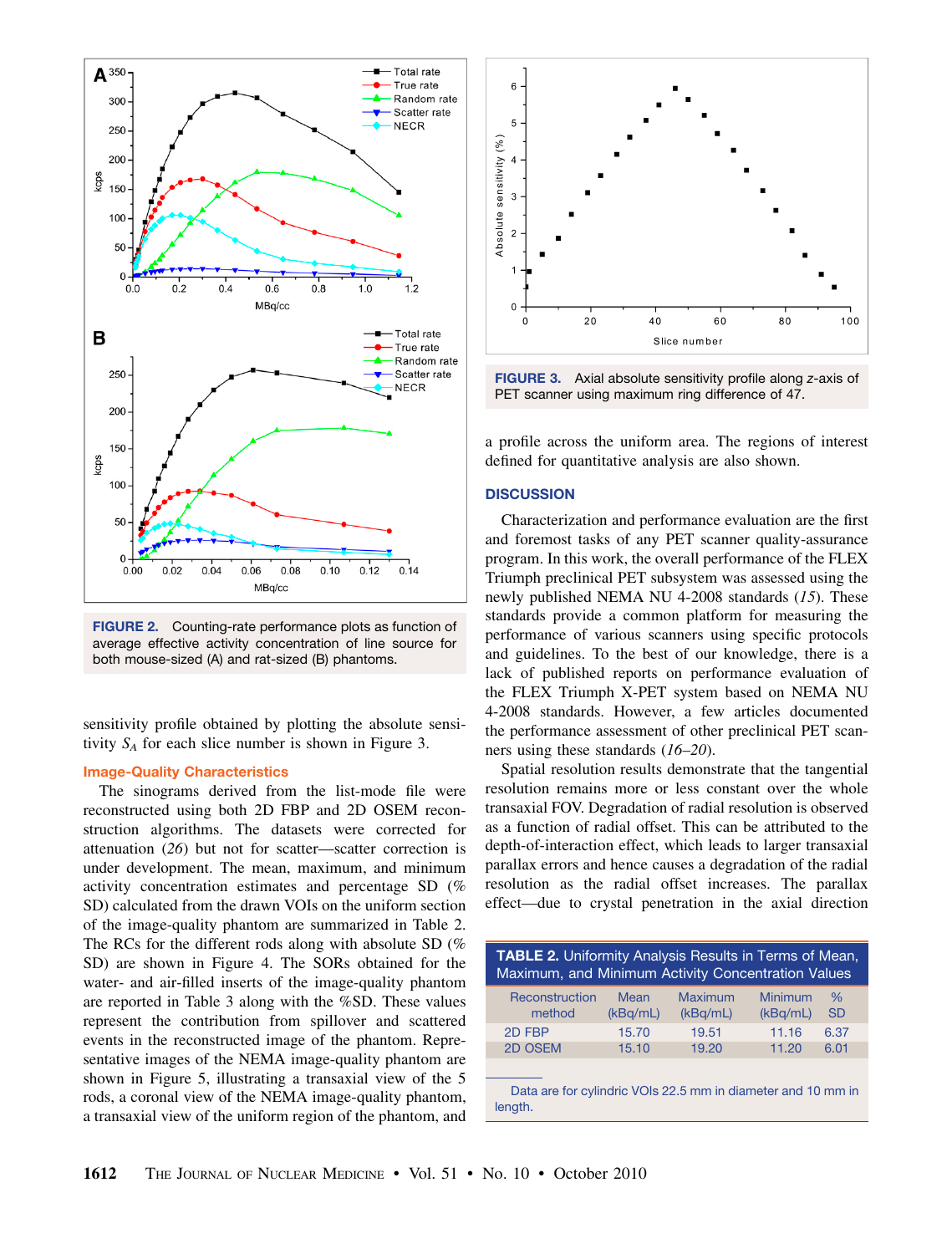

FIGURE 4. RCs and SD for 5 rods of different sizes, ranging between 1 and 5 mm calculated using both 2D FBP and 2D OSEM reconstruction algorithms.

and the large setting of the maximum ring difference (maximum allowed,  $2 \times N_{rings} - 1 = 47$ ), which is known to degrade spatial resolution (27)—causes deterioration of the axial spatial resolution at large radial offsets when the 3D data are rebinned using a single-slice method (data not shown). The axial spatial resolution can be improved by reducing the maximum ring difference at the cost of reduced sensitivity (28) and also by rebinning the data using Fourier rebinning (Fig. 1). However, the nonuniformity of spatial resolution can be recovered to a great extent using fully 3D statistical iterative reconstruction algorithms through the accurate modeling of PET scanner response (29,30). The obtained results for radial and tangential resolutions are consistent with those reported for the rodent research PET by the M.D. Anderson PET instrumentation development group (31). Moreover, our FWHM values are larger than published results (17,32). Corrections for the size and shape of the source and noncollinearity of positron annihilation were not performed. The spatial resolution results of this system are worse than those reported for other small-animal PET designs having smaller crystal sizes (17,32).

The counting-rate performance was studied in terms of the total, true, random, and scatter event rates, and NECRs, along with scatter fraction. Our results show that the X-PET has excellent counting-rate performance thanks to high-

| <b>TABLE 3.</b> SORs and %SD for Both 2D FBP and 2D<br><b>OSEM Reconstruction Algorithms</b> |            |      |            |     |  |  |  |  |
|----------------------------------------------------------------------------------------------|------------|------|------------|-----|--|--|--|--|
|                                                                                              | 2D FBP     |      | 2D OSEM    |     |  |  |  |  |
| Region                                                                                       | <b>SOR</b> | %SD  | <b>SOR</b> | %SD |  |  |  |  |
| Water-filled cylinder                                                                        | 0.05       | 11.0 | 0.09       | 8.2 |  |  |  |  |
| Air-filled cylinder                                                                          | 0.19       | 9.3  | 0.10       | 6.1 |  |  |  |  |

yield pileup event recovery electronics. The system achieved a peak true counting rate of 168 kcps at an average activity concentration of 0.3 MBq/mL and 93 kcps at an average activity concentration of 0.034 MBq/mL for mouse- and rat-sized phantoms, respectively. The peak NECR was 106 kcps at an average activity concentration of 0.17 MBq/mL for a mouse-sized phantom and 49 kcps at an average activity concentration of 0.019 MBq/mL for a rat-sized phantom. The scatter fraction measured at lowactivity concentration for the mouse- and rat-sized phantoms was 7.9% and 21%, respectively. The NECR for the mouse-sized phantom is higher than the NECR for the ratsized phantom because there is less photon attenuation of the true counting rate in addition to lower scatter and random counting rates. As expected, the NECR for the mouse-sized phantom peaks at a higher activity concentration than the NECR for the rat-sized phantom because the true counting rate decreases more rapidly than the random counting rate as the object size increases (33). Our NECRs for the rat-sized phantom are lower than those reported by Baghaei et al. (31). The reasons for this discrepancy are mainly different PET scanner operational settings and the use of different phantoms (uniform cylinder, compared with a line source in a uniform cylinder in our case); however, more important is the fact that our data were analyzed according to the new NEMA 4-2008 standards, whereas the data of Baghaei et al.  $(31)$  were taken directly from the hardware specifications. Saturation of counting rate was observed at an activity concentration of 0.53 MBq/mL for the mouse-sized phantom and at 0.073 MBq/mL for the rat-sized phantom because of the high dead-time of the scanner. However, these activity concentrations are much higher than the activity concentration typically obtained in animal studies. The scatter fraction results are comparable with the results obtained for the Inveon scanner, namely 7.8% and 17.2% for a mouseand rat-sized phantoms, respectively (17).

The sensitivity of a PET scanner depends on various factors, such as solid-angle coverage, packing fraction, and scintillator efficiency for 511-keV photons (34). The system peak absolute sensitivity for an energy window of 250–750 keV and a timing window of 12 ns is 5.9%, as compared with 9.32% for the Inveon scanner with an energy window of 250–625 keV and a timing window of 3.432 ns  $(17)$ . The axial sensitivity profile shows a linear drop of sensitivity from the center to the edge of the FOV (Fig. 3). The results of the NEMA image-quality tests provide a common and standardized evaluation of the overall image quality achievable by a small-animal PET scanner. The mean VOI values in the uniform region obtained using 2D OSEM reconstructions are slightly lower than those obtained using 2D FBP. Similar trends were reported elsewhere (18). The RCs for 5 different rods ranged from 0.13 to 0.88, with SD varying between 8% and 5.4% (Fig. 4). These RCs are slightly lower than those reported (0.17–0.93) for the Inveon PET scanner  $(17)$ , in part because our image-quality data were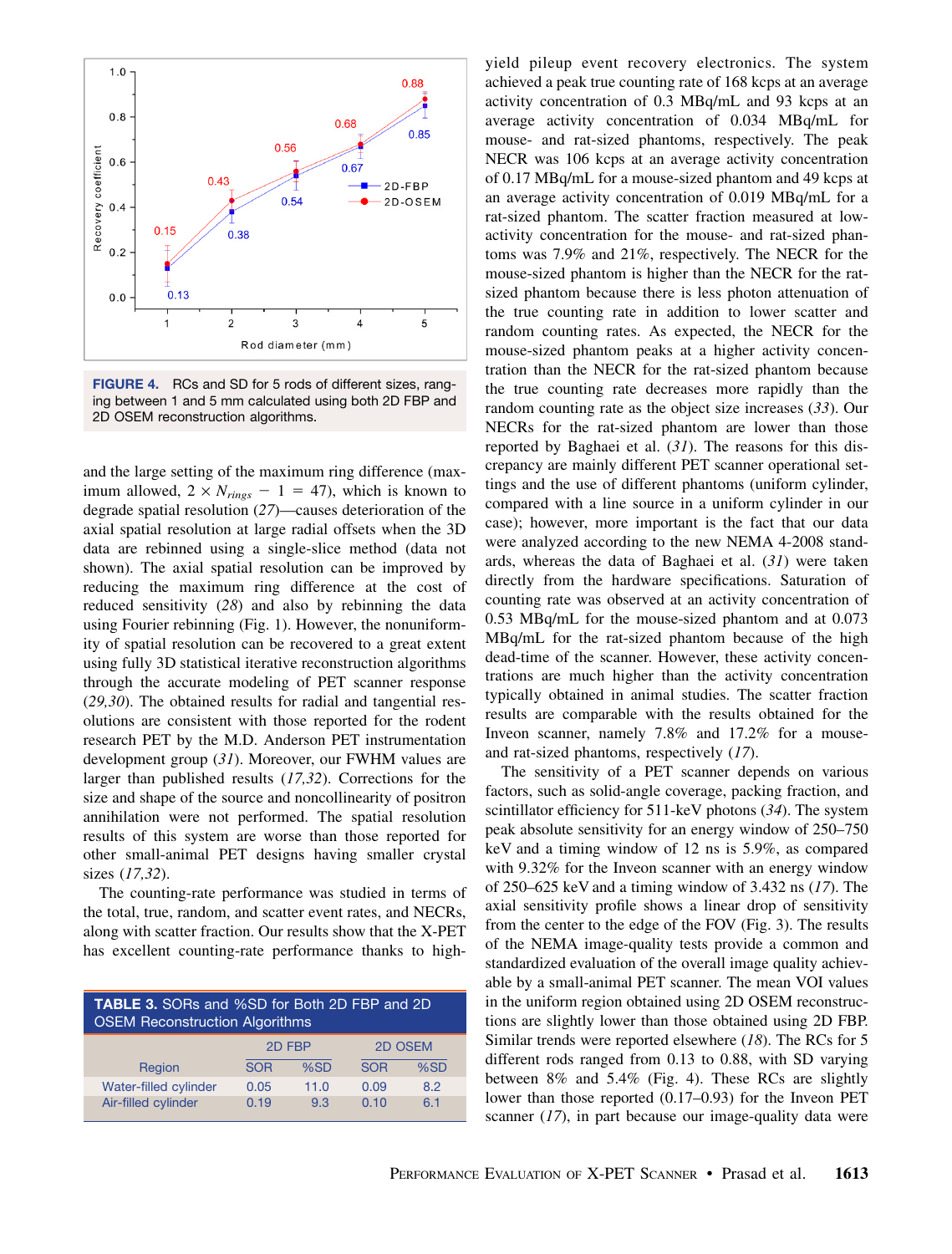

FIGURE 5. Images of NEMA NU-4 image-quality phantom scanned during 20 min with 18F (3.7 MBq) showing transverse plane corresponding to 5-rod region, with regions of interest defined on each rod (A), transverse plane of uniform region (B), coronal view (C), and line profile across uniform area of phantom (D). Defined regions of interest for quantitative analysis are also shown.

not corrected for scatter. Noncorrection for scatter is being addressed now through the implementation of appropriate CT-based scatter-compensation techniques (35). Moreover, the lower spatial resolution of the system intrinsically results in considerable partial-volume effect. Compared with 2D FBP for all rods, slightly higher RCs and lower %SDs were obtained for 2D OSEM. SORs of water- and air-filled cylinders for 2D OSEM were 0.09 and 0.10, with SD of 8.2% and 6.1%, respectively, which are comparable to corresponding values reported for the MiniPET-II scanner (19). Slightly lower SOR and lower %SD values were obtained for 2D OSEM than for 2D FBP.

Despite the fact that the FLEX Triumph X-PET scanner is capable of producing high-quality images suitable for molecular imaging research, the performance capabilities of the imaging system that determine the accuracy and precision to which the resulting signal may be measured still need to be improved through reconstruction using accurate statistical modeling and implementation of CTbased PET quantitative correction procedures to compensate for the various image degrading factors including scatter and partial-volume effect.

## **CONCLUSION**

The performance of the X-PET subsystem of the FLEX Triumph PET/CT scanner has been fully characterized using the newly proposed NEMA NU 4-2008 standards. The results indicate that the scanner has a good spatial resolution across the FOV and a high sensitivity. The counting-rate performance measurements indicate that the scanner is well suited for imaging rodents using low-activity concentrations. The scatter fractions measured for the mouse- and rat-sized phantoms are relatively small. The image-quality phantom

results indicate that the image uniformity and RCs are reasonable. However, these values can still be improved by applying appropriate data correction procedures including CT-based scatter and partial volume corrections. Imaging studies of the image-quality phantom and rodents clearly demonstrate good imaging capabilities. The overall performance shows that the FLEX Triumph X-PET system is suitable for preclinical imaging-based research.

## ACKNOWLEDGMENTS

This work was supported by the Swiss National Science Foundation under grant SNSF 3152A0-102143.

### **REFERENCES**

- 1. Levin CS, Zaidi H. Current trends in preclinical PET system design. PET Clin.  $2007 \cdot 2.125 - 160$
- 2. Cherry SR, Gambhir S. Use of positron emission tomography in animal research. ILAR J. 2001;42:219–232.
- 3. Bloomfield PM, Rajeswaran S, Spinks TJ, et al. The design and physical characteristics of a small animal positron emission tomograph. Phys Med Biol. 1995;40:1105–1126.
- 4. Cherry SR, Shao Y, Silverman RW, Meadors K. MicroPET: a high resolution PET scanner for imaging small animals. IEEE Trans Nucl Sci. 1997;44:1161-1166.
- 5. Del Guerra A, Di Domenico G, Scandola M, Zavattini G. YAP-PET: first results of a small animal positron emission tomograph based on YAP:Ce finger crystals. IEEE Trans Nucl Sci. 1998;45:3105–3108.
- 6. Jeavons AP, Chandler RA, Dettmar CAR. A 3D HIDAC-PET camera with submillimetre resolution for imaging small animals. IEEE Trans Nucl Sci. 1999;46:468–473.
- 7. Tai C, Chatziioannou A, Siegel S, et al. Performance evaluation of the microPET P4: a PET system dedicated to animal imaging. Phys Med Biol. 2001;46:1845–1862.
- 8. Stout DB, Zaidi H. Preclinical multimodality imaging in vivo. PET Clin. 2008;3:251–273.
- 9. Parnham KB, Chowdhury S, Li J, Wagenaar DJ, Patt BE. Second-generation, trimodality pre-clinical imaging system. IEEE Nucl Sci Symp Conf Rec. 2006;3: 1802–1805.